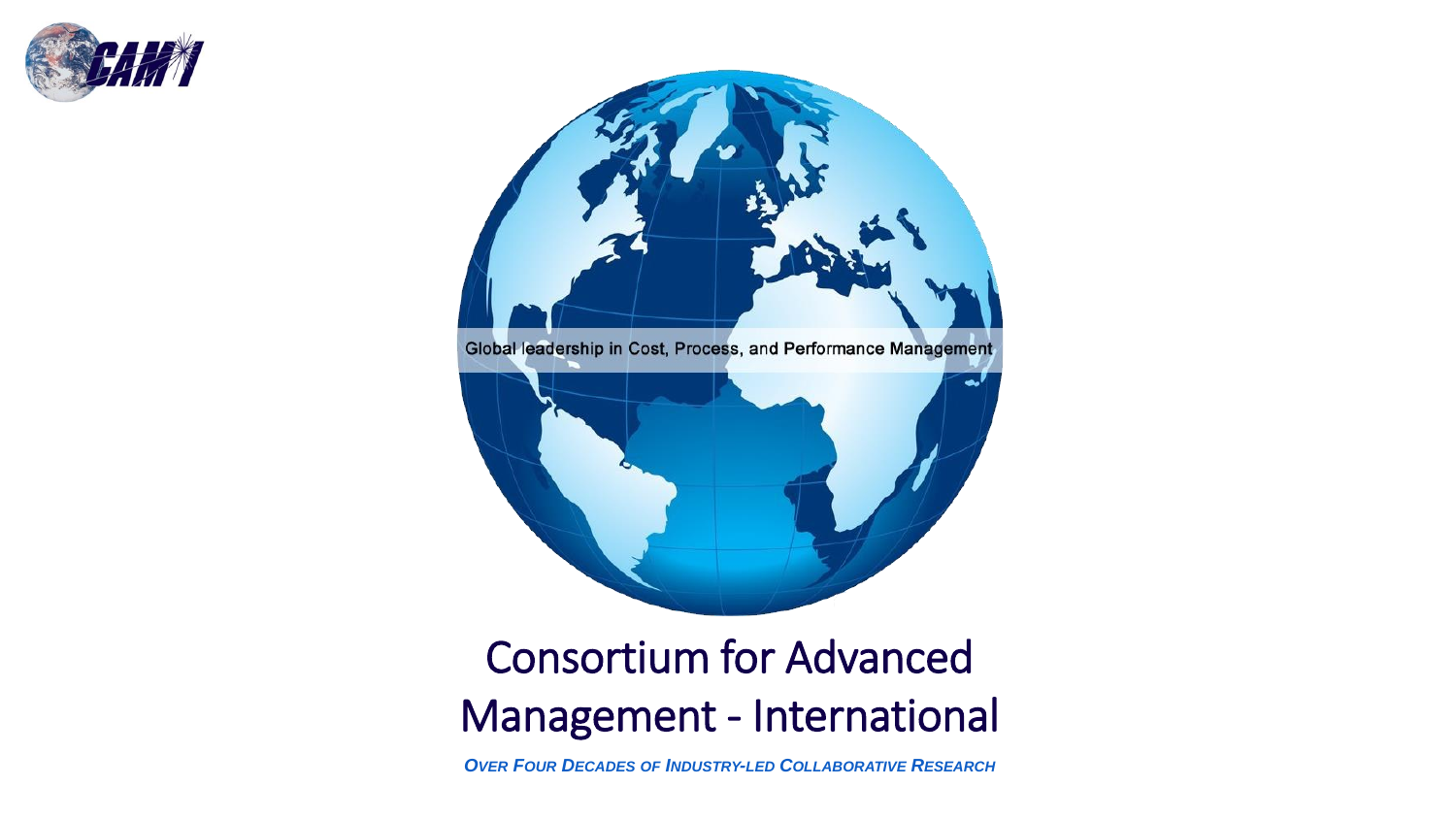

## Who We Are

CAM-I (Consortium for Advanced Management-International) is a Non-Profit 501c3 collaborative international consortium of manufacturing companies, service companies, government organizations, state, consultancies, academic and professional bodies who have elected to work cooperatively in a pre-competitive environment to solve management problems and critical business issues that are common to the group.

• There are many technology incubators, CAM-I is one of the premier management incubators.

#### **MISSION OF CAM-I: To foster operational excellence in member organizations by:**

- *Developing* collaborative solutions for the most urgent current and future problems that hinder the journey to operational excellence
- *Enhancing* capability of member organizations through people development
- *Exposing* member organizations to thought leaders
- *Augmenting* capabilities through information dissemination and training for improving performance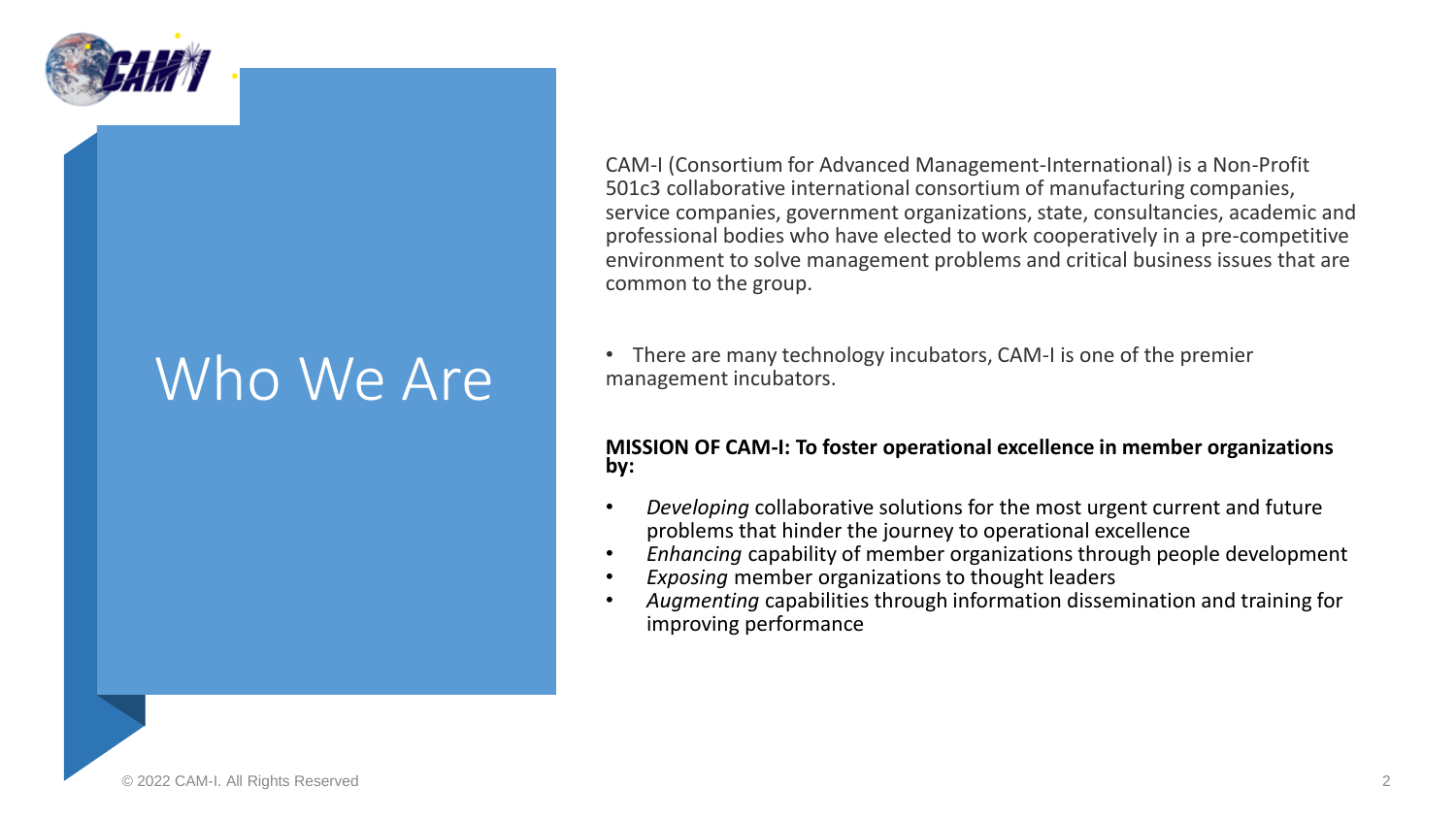

## Global Presence

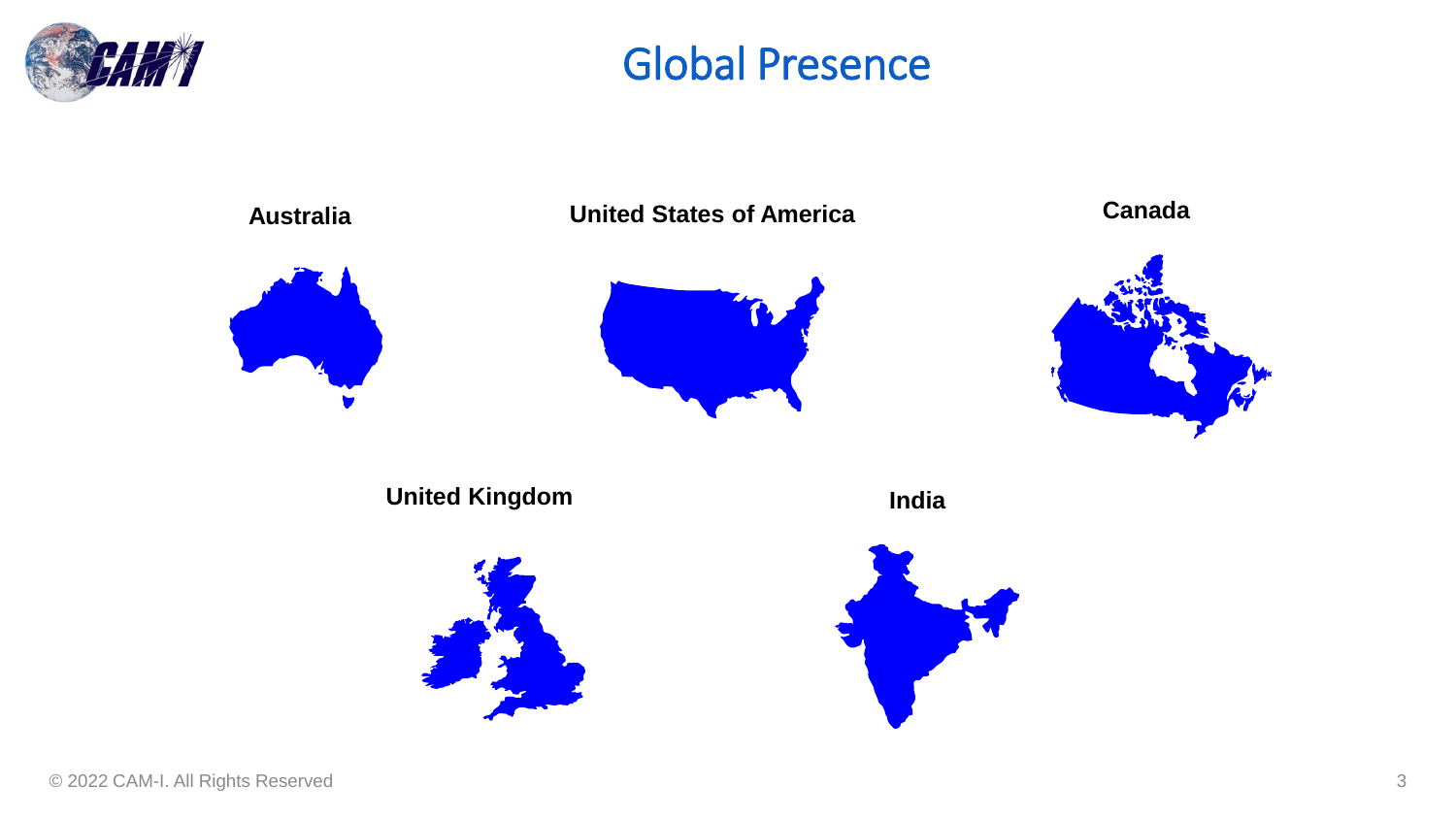

| $\bullet$ | - 0       |
|-----------|-----------|
| $\bullet$ | - 0       |
| $\bullet$ | - 0       |
| $\bullet$ | - 0       |
| $\bullet$ | - 0       |
| $\bullet$ | - 0       |
| $\bullet$ | $\bullet$ |
| $\bullet$ | $\bullet$ |
| $\bullet$ | - 0       |
| $\bullet$ |           |

## CAM-I IP Process









Identify issues and challenges facing your organization.

Co-create actionable practical solutions, new models and techniques.

Apply solutions in real world setting.



Archive the knowledge on the CAM-I portal.







Disseminate knowledge. Implement new knowledge through training.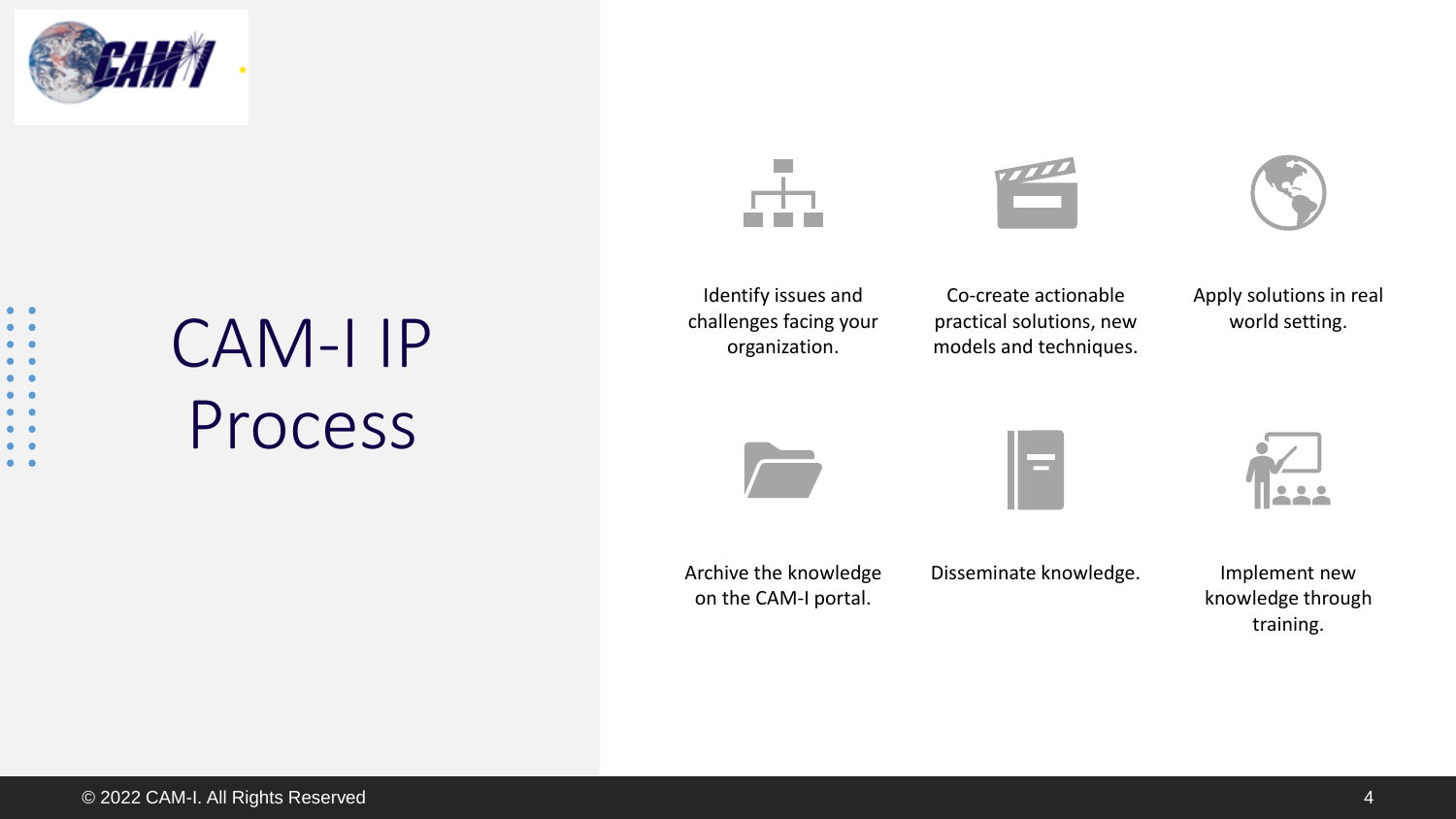

## CAM-I Collaborating Organizations

- Acorn Systems
- Allied Signals
- Avnet
- BAE Systems
- Bank of America
- Barclays Bank PLC UK
- BCH Flectric Limited India
- Bell South
- Cambia Health Solutions
- Caterpillar
- Cherry Bekaert LLC
- Chrysler
- City of Rockhill
- CPA Canada
- Decimal Canada
- Deere & Company
- DFW Airport
- Dresser Rand
- Eastman Chemicals
- ERS Texas
- Grant Thornton UK
- Harley-Davidson
- Harker Group
- Hitachi Capital (UK) PLC
- Honda of America
- Honeywell International
- IBM
- Johnson Controls
- King County, Washington
- Landmark Decisions Inc., Canada
- Lockheed Martin
- Ministry of Defense, UK
- NASA
- Navistar
- Northrop Grumman
- ON Semiconductor
- Pace International
- Pilbara Group, Inc.
- Porsche
- Procter & Gamble
- Raytheon
- Rockwell Collins
- Royal Australian Navy
- SAP AG Germany
- SAS Institute
- Shell Oil
- Texas Instruments
- The Boeing Company
- Transportation Security Agency
- U.S. Air Force
- U. S. Army
- U. S. Coast Guard
- U. S. Department of Agriculture
- U. S. Department of Education
- U. S. Department of Treasury
- U.S. Department of Navy
- U. S. Health and Human Services
- U. S. Patent and Trademark Office
- University of Alberta, Edmonton, Canada
- ViON
- Whirlpool Corporation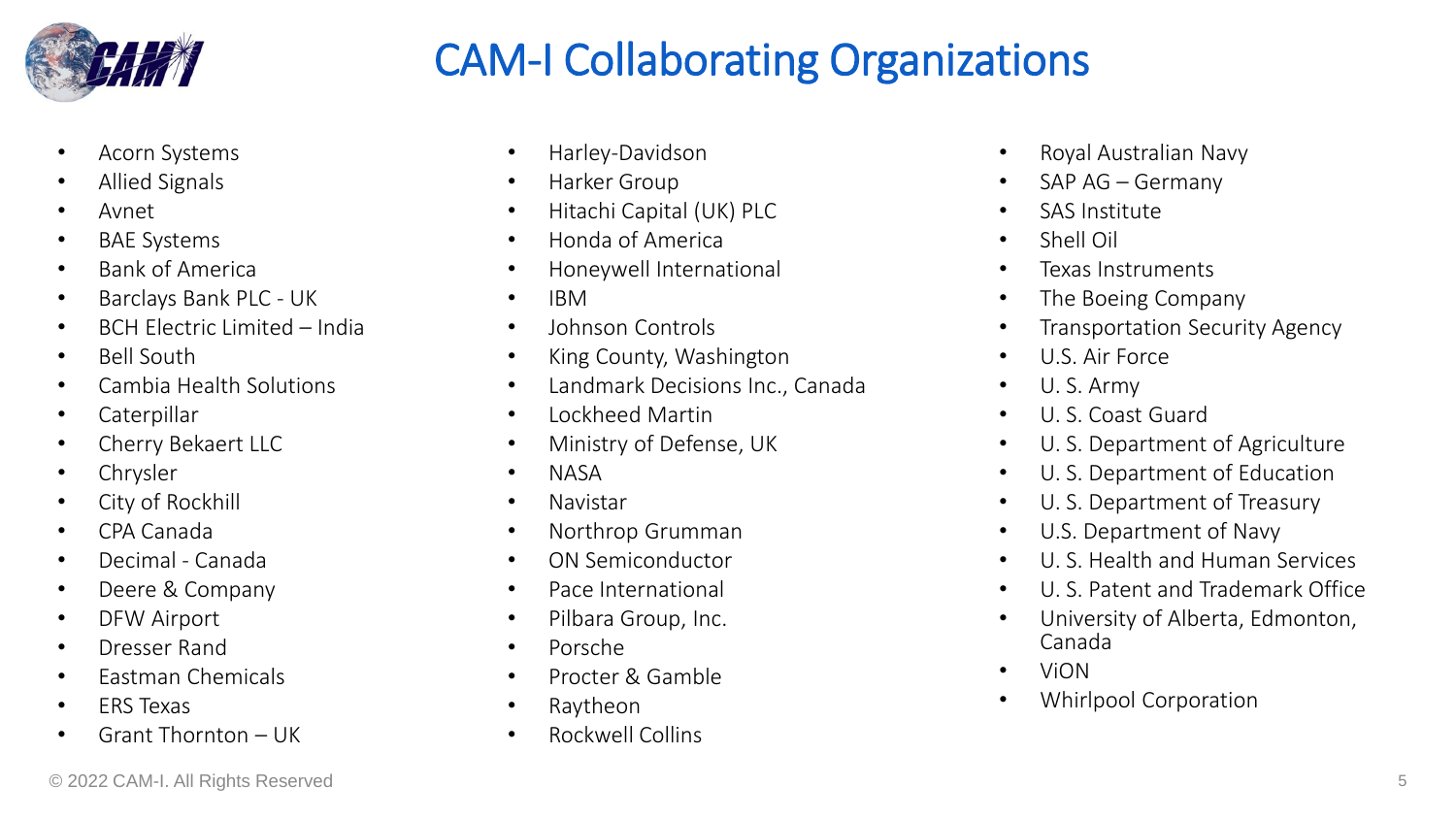

## Significant Present and Past Interest Groups

#### **Current Special Interest Groups**

- Value, Cost and Profitability Management
- Integrated Risk & Value Management
- Improving Efficiency/Effectiveness in the Finance Function
- Supply Chain Management
- Environmental Sustainability
- Digitalization

#### **Some of the past Special Interest Groups**

- Activity Based Costing, Target Costing
- Principal Based Value Framework
- The Armed Services Group
- Performance Management
- Environment Sustainability
- Planning and Budgeting
- Capacity Management
- Health Care Interest Group
- Change Adaptation and Learning
- Intelligent Data Quality Management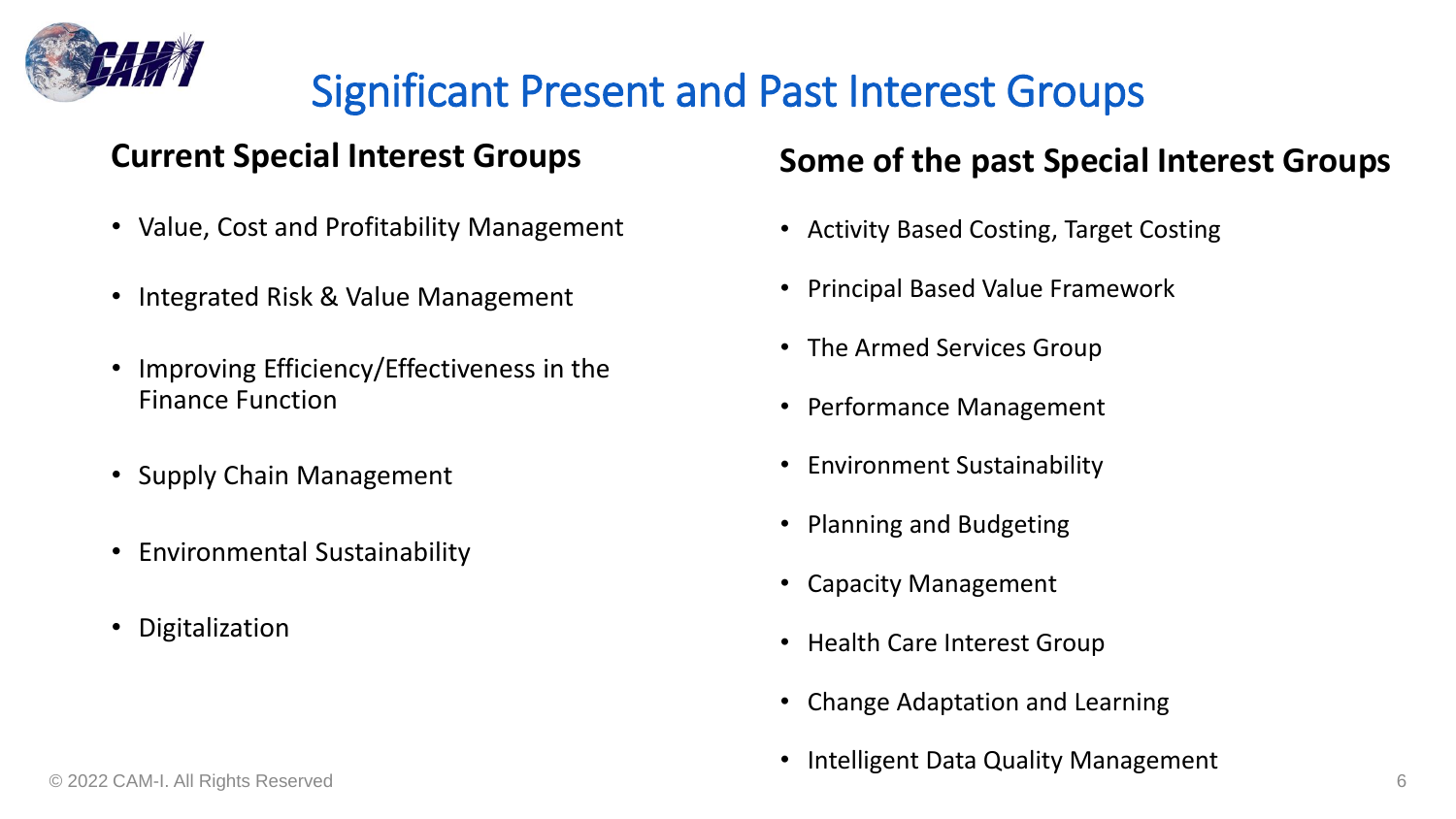

## CAM-I Training

#### **CAM-I does training in the following areas for members and non-members.**

How to evaluate and improve organizational Performance

Better Planning and Budgeting using CAM-I's Closed Loop Methodology

Activity Based Costing/Management

Target Costing

Value Analysis

Integrated Risk and Value Management

**Training is given at the Quarterly meeting and upon request. Participants earn CPE Credits.**

**Contact Ashok Vadgama at [ashok@cam-i.org](mailto:ashok@cam-i.org) for further information.**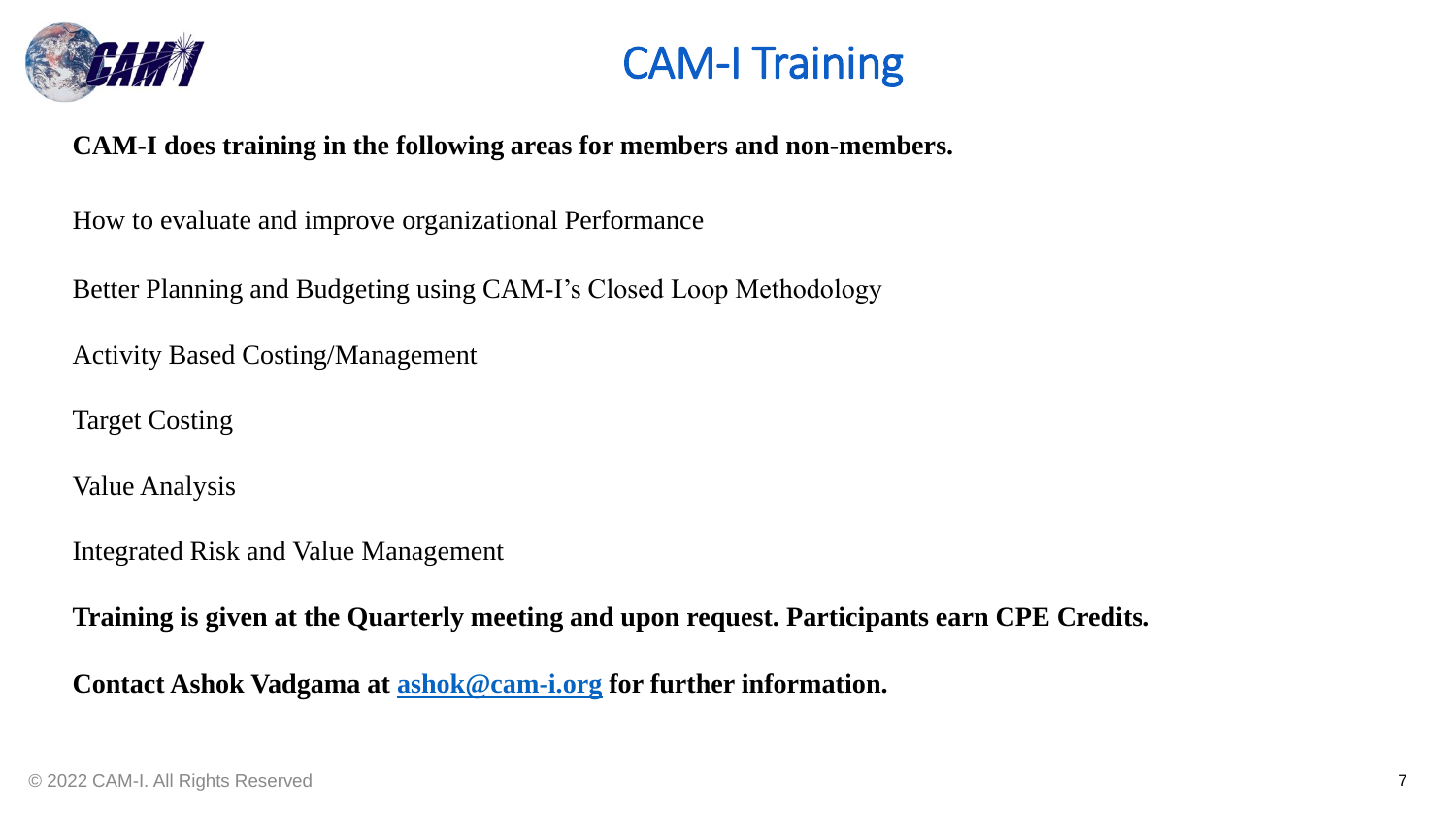

# Examples of CAM-I Work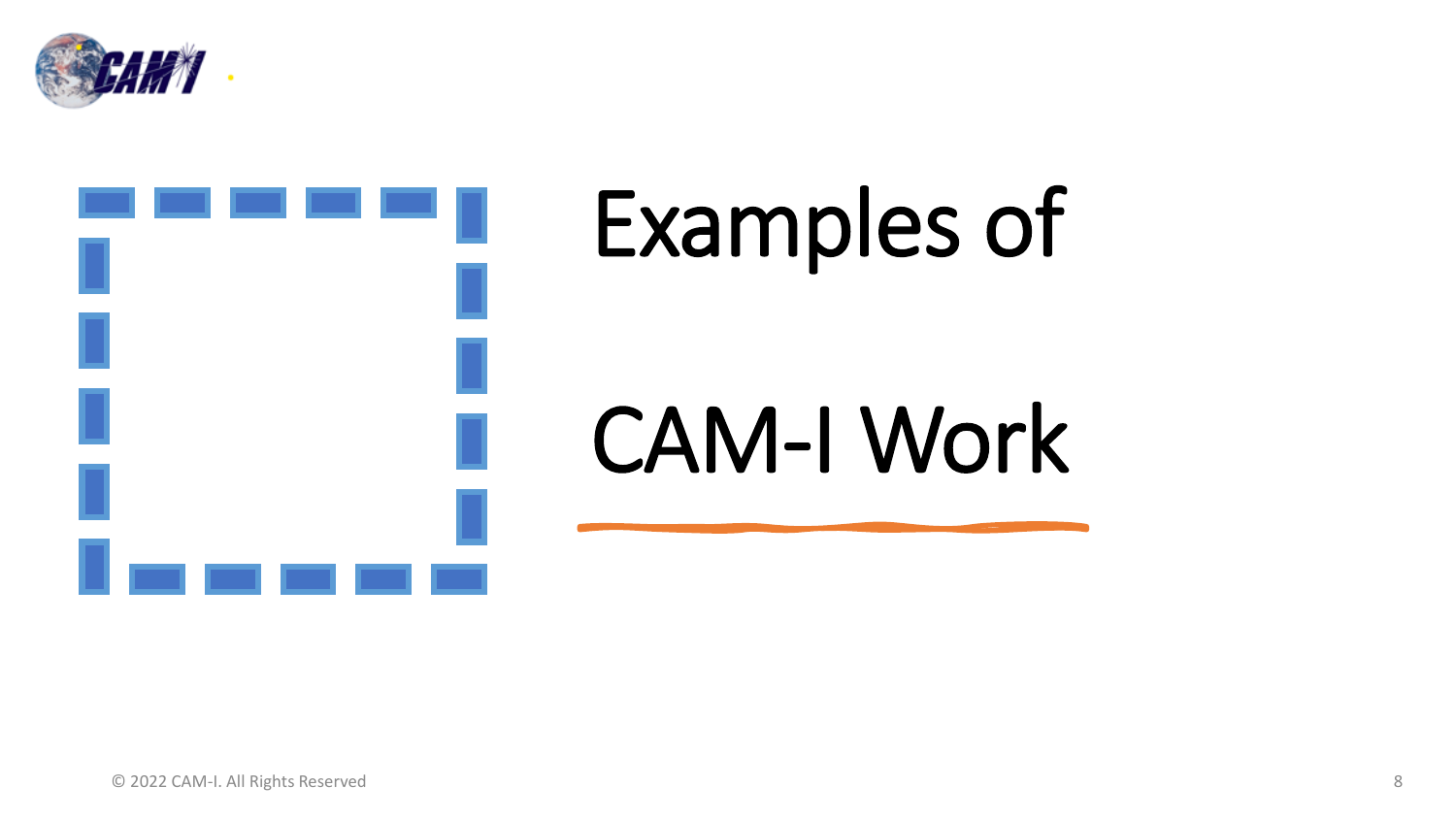

## Cost and Profitability Management

#### Issue:

Strategic Cost and Profitability Value Management Roadmap – How do we utilize CAM-I body of knowledge to further innovate the application of traditional cost models.

Link Principle Based Value Framework to Value analysis.

Linkage of Environmental sustainability to cost models and supply chain.

Led by**:** The CAM-I Cost and Profitability Management Group

Project Purpose**:** Review methodologies and recent work to ensure the relevance to rapid changes that are occurring across industries today. By focusing on understanding additional stakeholders and their importance to an organization, along with a redefinition of value, we are re-aligning existing CAM-I methodologies and models to help organizations deliver sustainable stakeholder value. CAM-I understands the importance of Industry 4.0. As a first step in contributing to industry 4.0 learning and body of knowledge, we will focus on linking CAM-I's existing Target Costing methodologies to Industry 4.0.

#### Deliverables:

Book - Value Quest - Driving Profit and Performance by Integrating Strategic Management Processes Total Cost to Serve Model, Supplier Cost methodology, Customer profitability modes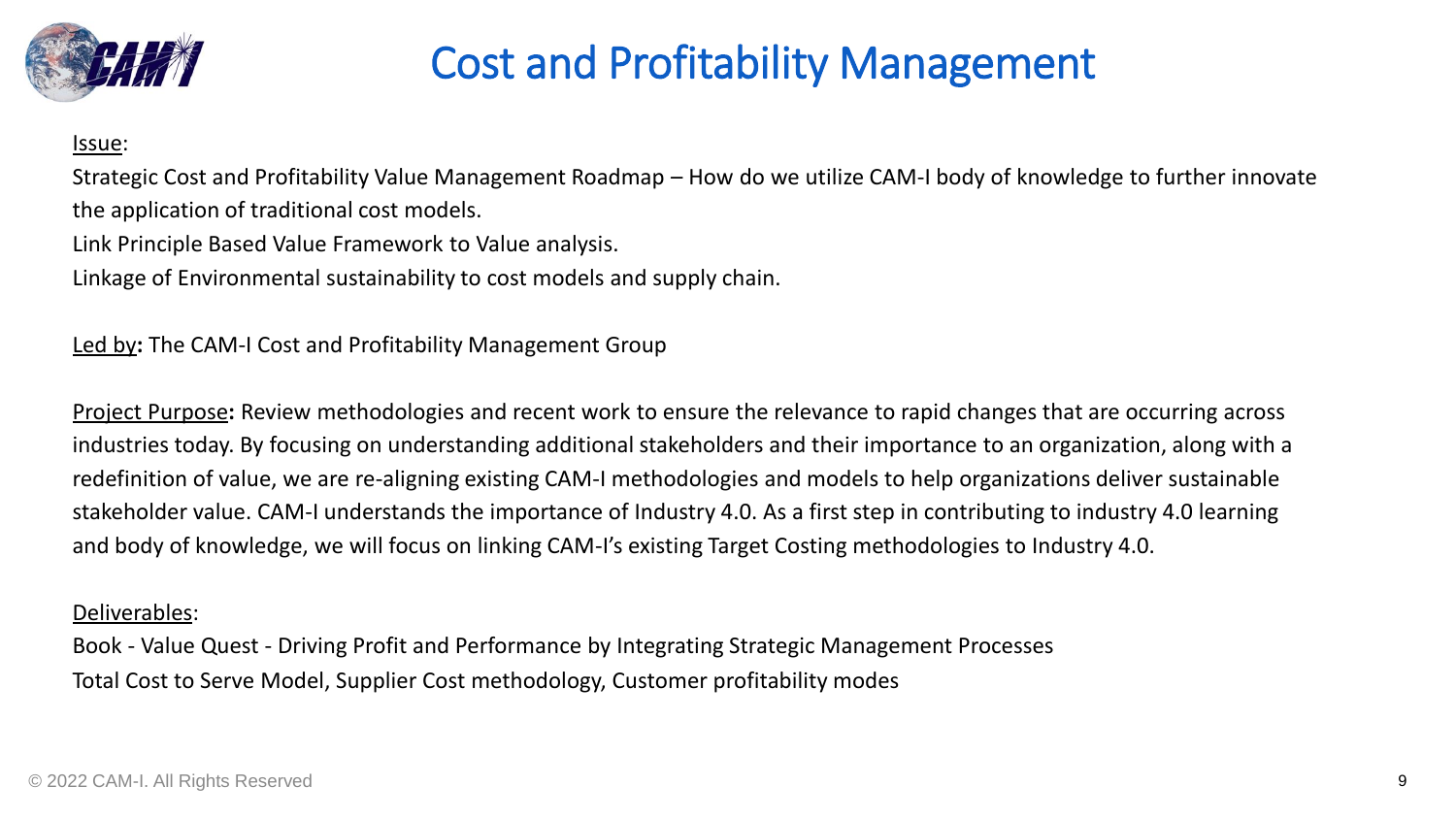

## Integrated Risk and Value Management

Issue: Risk Management was focused on preventing and reducing operational loss through risk avoidance and risk transfer.

Led By: The CAM-I Integrated Risk and Value Management Group

Solution: ERM approach that enriches the conversation with stakeholders by evaluating the strengths and weaknesses of a strategy, and how well that strategy aligns with the organization's missions and goals.

#### Publications:

"The CAM-I Risk-Value Curve: Understanding Your Risk Appetite to Create Value" (guideline)

"The Risk-Value Curve: How to optimize Risk and generate value for your organization" (article)

"Integrated Risk and Crisis Management" (paper)



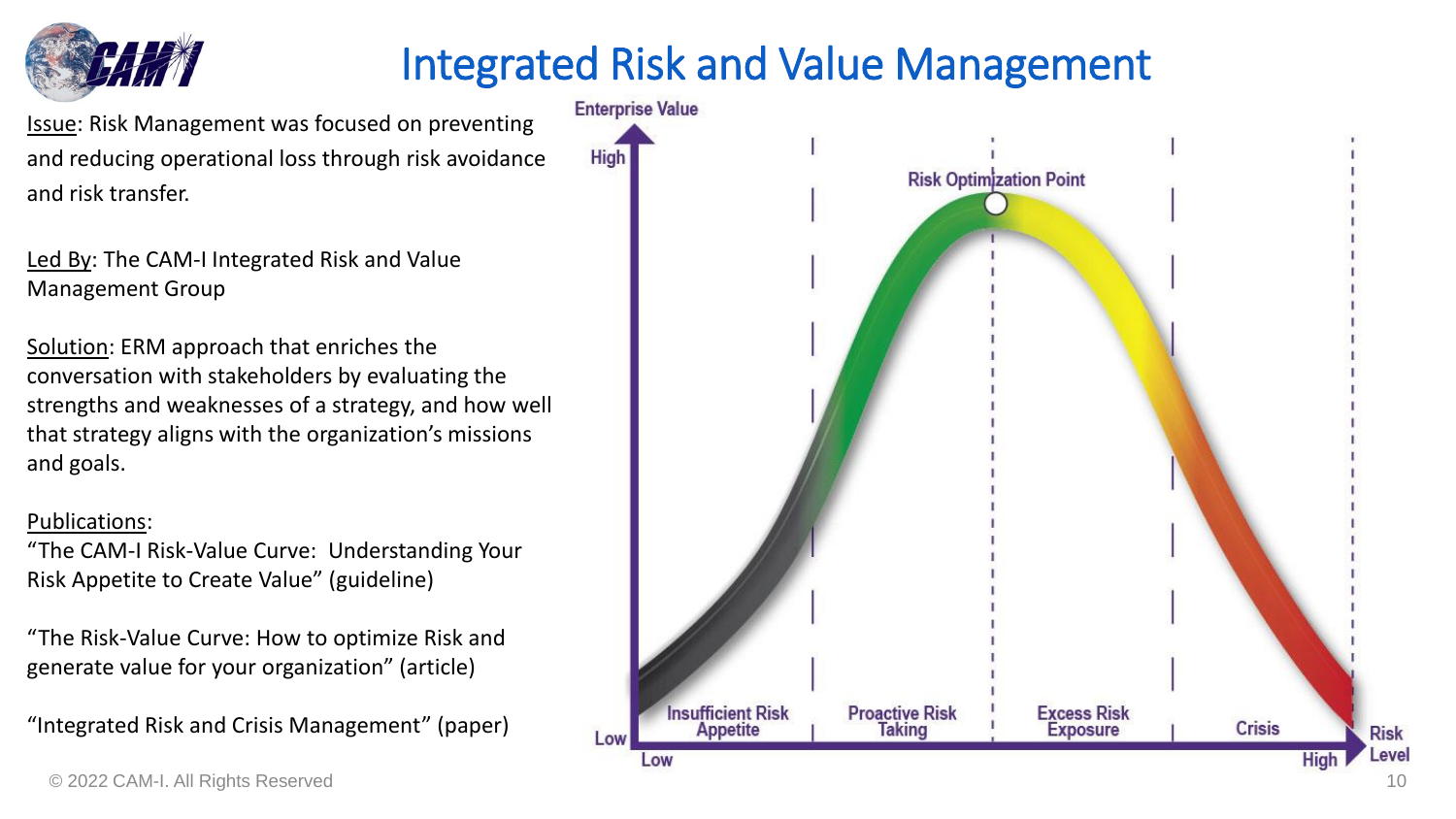

## Performance Management Framework

.

Issue: The demand for improved organizational performance along with increased accountability has led to an increase in expectation around the management of performance. However, this has led to a great diversity of views as to what exactly constitutes Performance Management.

Led By: the Performance Management Interest Group (PMIG)

Solution Development/Application: The research led to the development of an integrated **Performance Management Framework (PMF)** to assist in strategy execution. The PMF:

- o Conducts an **organizational readiness** assessment
- o Identifies **maturity gaps** in business capabilities
- o Recommends **specific techniques** to close maturity gaps
- o Directionally suggests **appropriate measures** to track improvement
- o Creates a performance focused culture by identifying **key initiatives**  that will make a significant impact on improving performance

Deliverables: Emerging Issues Paper; Application Guideline and Case Study; Implementation Guidebook; in person and online Awareness Training and Implementation Workshop; PMF Facilitator Certification Program.

The Performance Management Framework (PMF) is a holistic methodology to **evaluate and improve organizational performance.**



ApplicationsThe Performance Management Framework has been extensively implemented by member companies and other CAM-I Interest Groups. A list of implementation organizations is provided on the CAM-I website. 11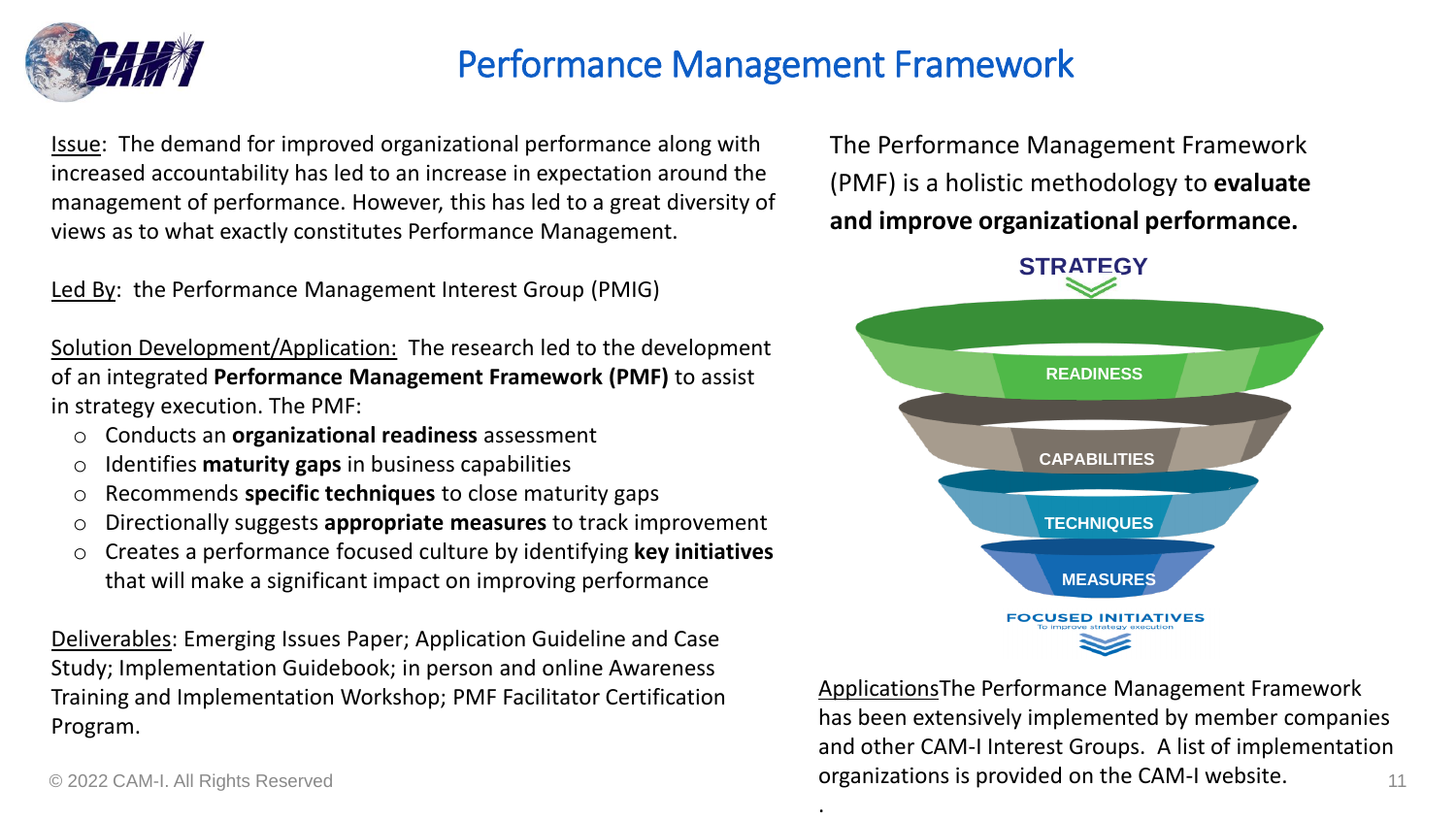

## Improving Efficiency/Effectiveness in the Finance Function

Issue: Organizations are being continuously challenged by customers, shareholders, governing bodies and internal business partners to develop and implement new ways of working that improve effectiveness and productivity to maximize value creation. National Governments, Defense and Commercial customers have never been more challenged with budget constraints as a result of the Global pandemic therefore its an imperative for organizations to develop more agile, less bureaucratic processes and revised ways of working.

Led by: The CAM-I Developing New Ways of Working to Improve Efficiencies Group

Project Purpose - To examine methods of benefit realization and embedding a culture of effectiveness through sharing and collaborating with CAM-I members and extended Industry and Academic partners.

Deliverables: In progress.

- 1. Project Academic Research what does the theory say and how has it evolved over time
- 2. Review automation/elimination of processes to remove non- value add activity
- 3. Review business partnering models to understand how to extract the most value from this
- 4. Undertake a SWOT analysis
- 5. Undertake case studies and identify best practice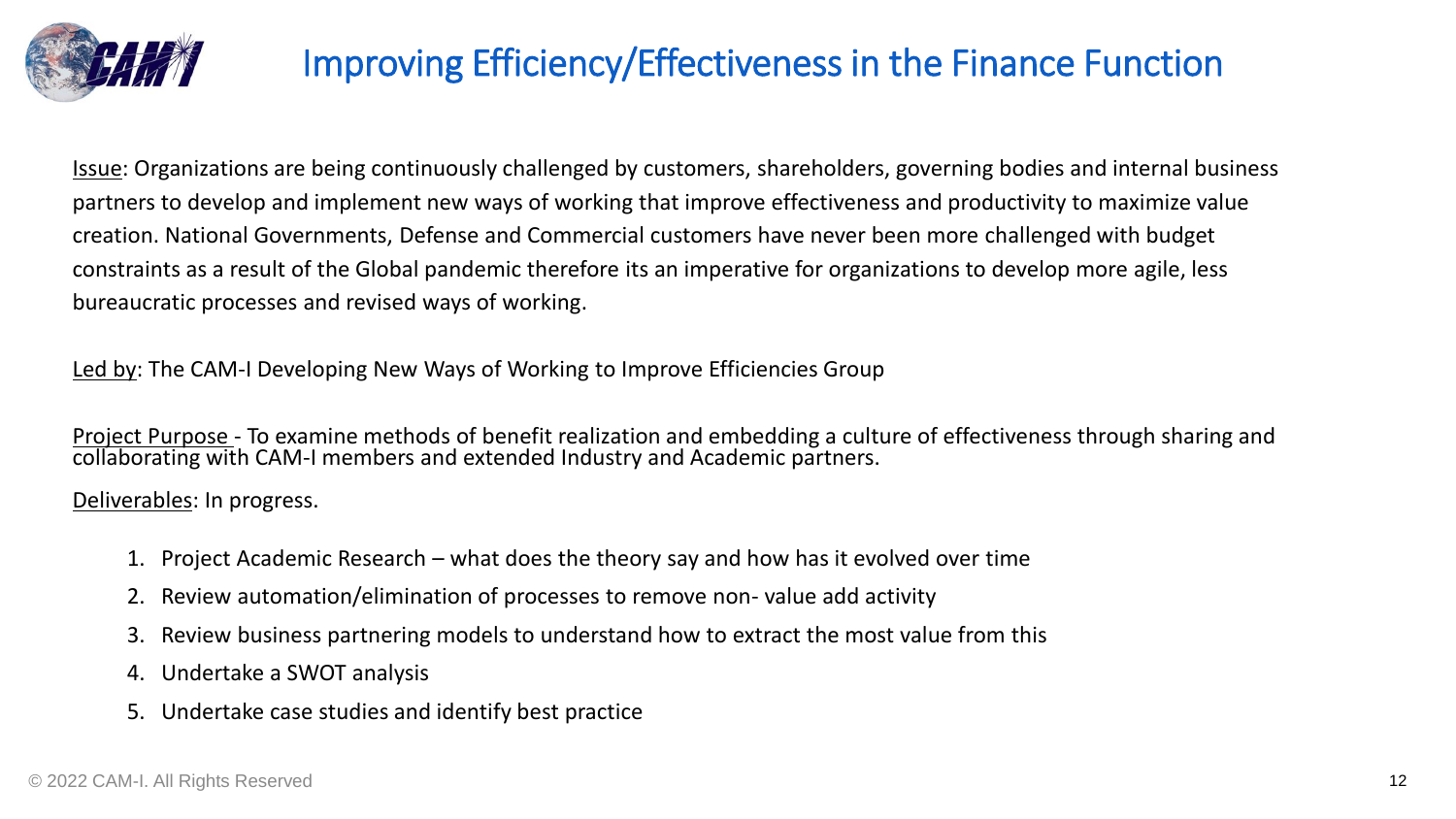

## Supply Chain Management

 $\Box$  Issues: Focus on five contemporary challenges facing supply chains:

- o How to best prepare supply chains from major disruptions such as COVID-19?
- o What impact will the USA re-joining the Paris Climate Accord have on the design of supply chains?
- o How will BREXIT and colder relations with Beijing shake up traditional supply chains?
- o What supply chain vulnerabilities have been exposed by recent cyber security breaches?
- o How will industrial revolution 4.0 change supply chain principles and practices?
- ❑ Purpose of Project:
	- o Propose changes to current supply chain practices such as single-sourcing or out-sourcing.
	- o Determine whether the current supply chains have the requisite flexibility to deal with new challenges.
	- o Catalog best practices in supply chain management to increase resiliency and mitigate risks.
	- o How organizations are using data analytics to improve visibility and productivity across the supply chain.
- ❑ Deliverables: TBD (Book, Monograph or White Paper)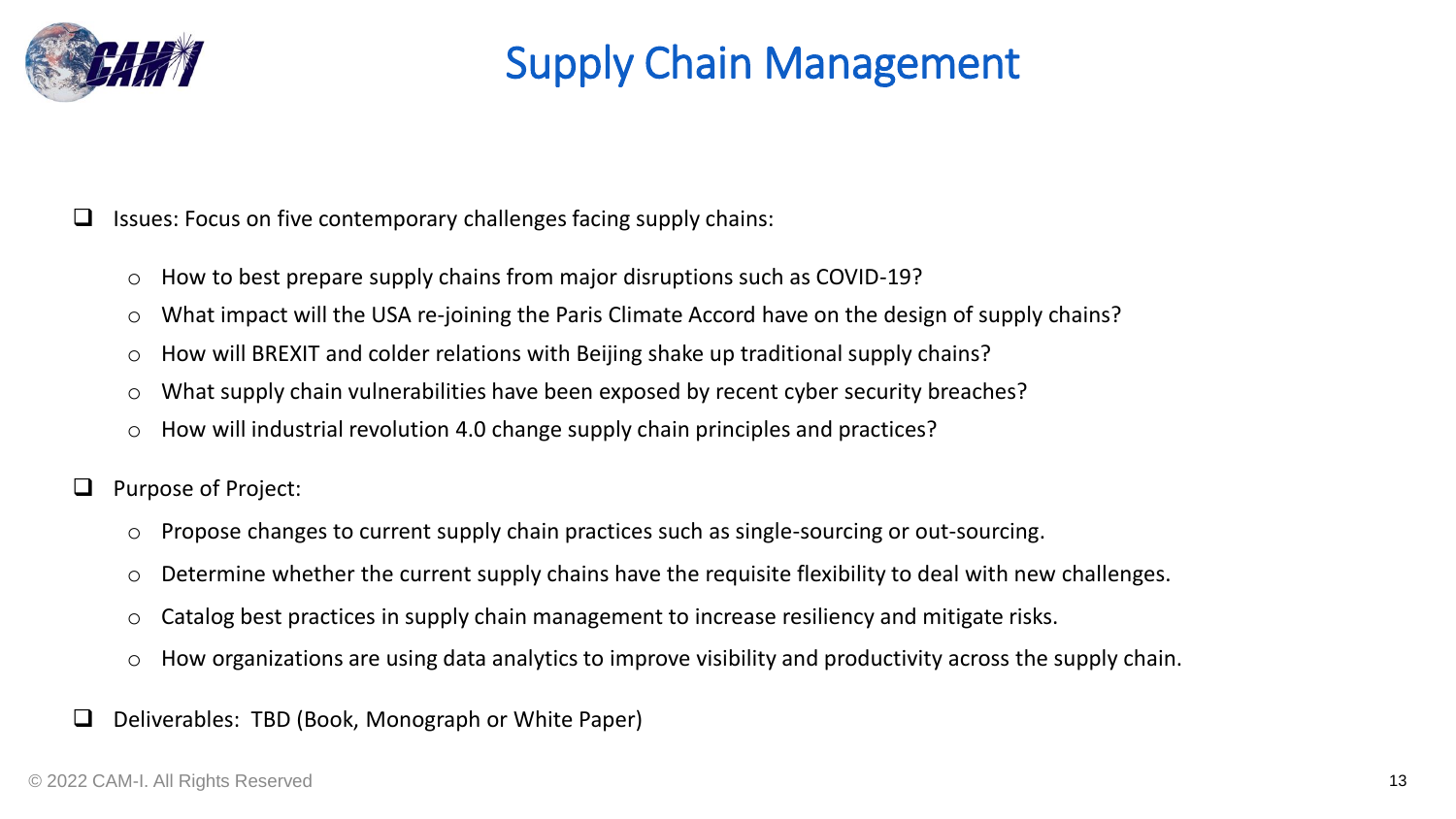

## Principle Based Value Framework

Issue: Organizations often struggle with defining, quantifying and demonstrating the value that they create. This is particularly true for internal business enabling functions. The nature of these functional areas is such that the activities and processes being performed are often hard to measure from a "value add" perspective and it is difficult to link any value being created to the resources providing the value.

Led By: The CAM-I Cost and Profitability and value analysis group

Solution: To develop a framework that will enable member organizations to consistently demonstrate the value business support functions bring to an organization and thereby allow cost / value trade-offs to be quantified and considered.

Deliverable: Principle Based Value Framework method

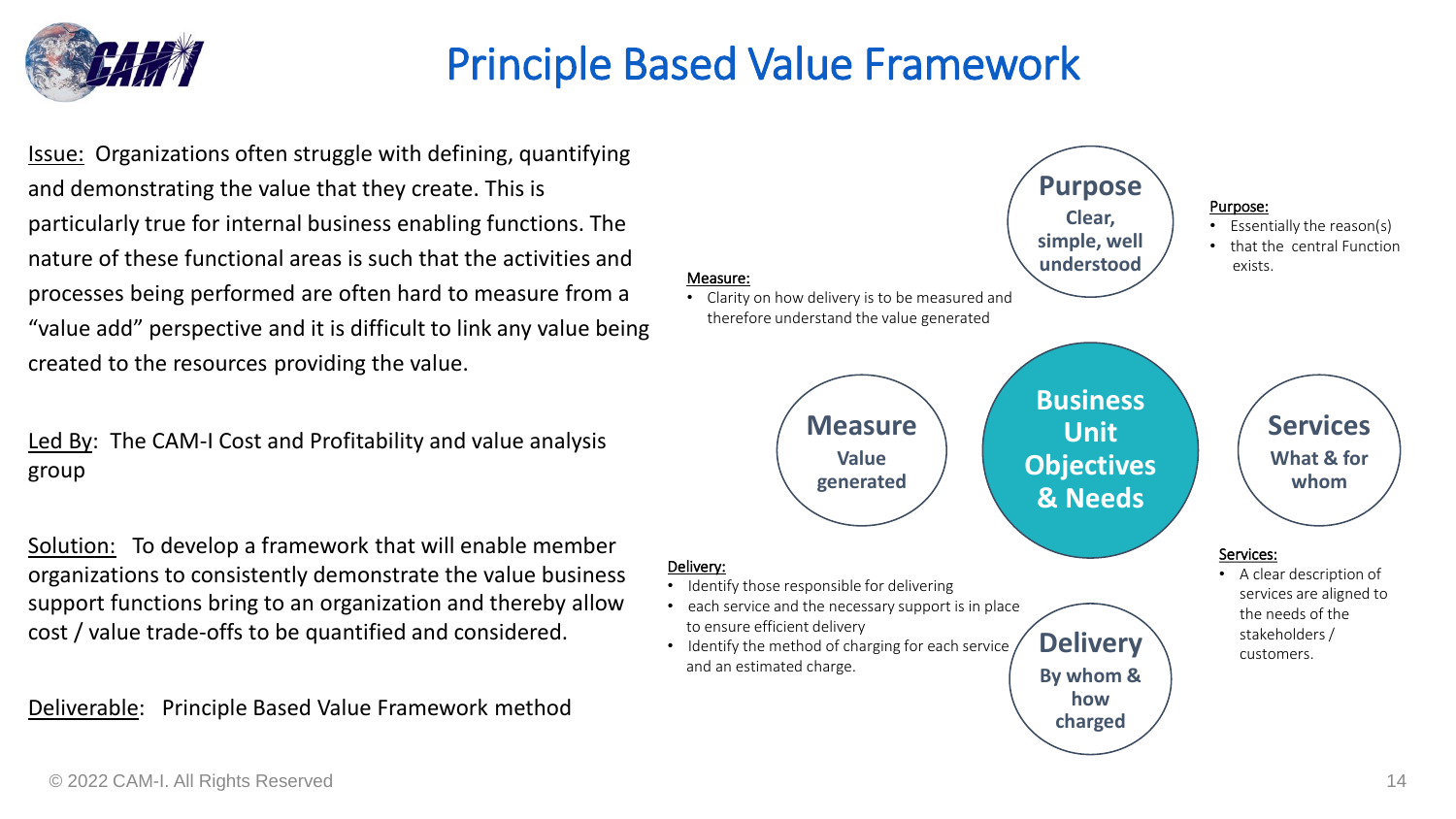

## Value Analysis

- Issue: organizations to channel their product/service development activities to areas which provide the maximum value for all stakeholders internal and external. Consider relative importance to employees, the general public, etc. (X axis)
- Led By: The CAM-I Cost and Profitability Group
- Solution Development/Application: identify the relationship between spending and an organizational objective's functional requirements, as defined by the customer and impacted by other stakeholders, maximize value capture during the design stage of new product/service development
- Deliverables:

A workshop to teach the value analysis process.

Target Value Process



#### Relative Importance

The size of the bubbles reflects the size of the revenue potential or the revenue impact. The size could also reflect something non-Financial (societal impact, service capacity, employee satisfaction).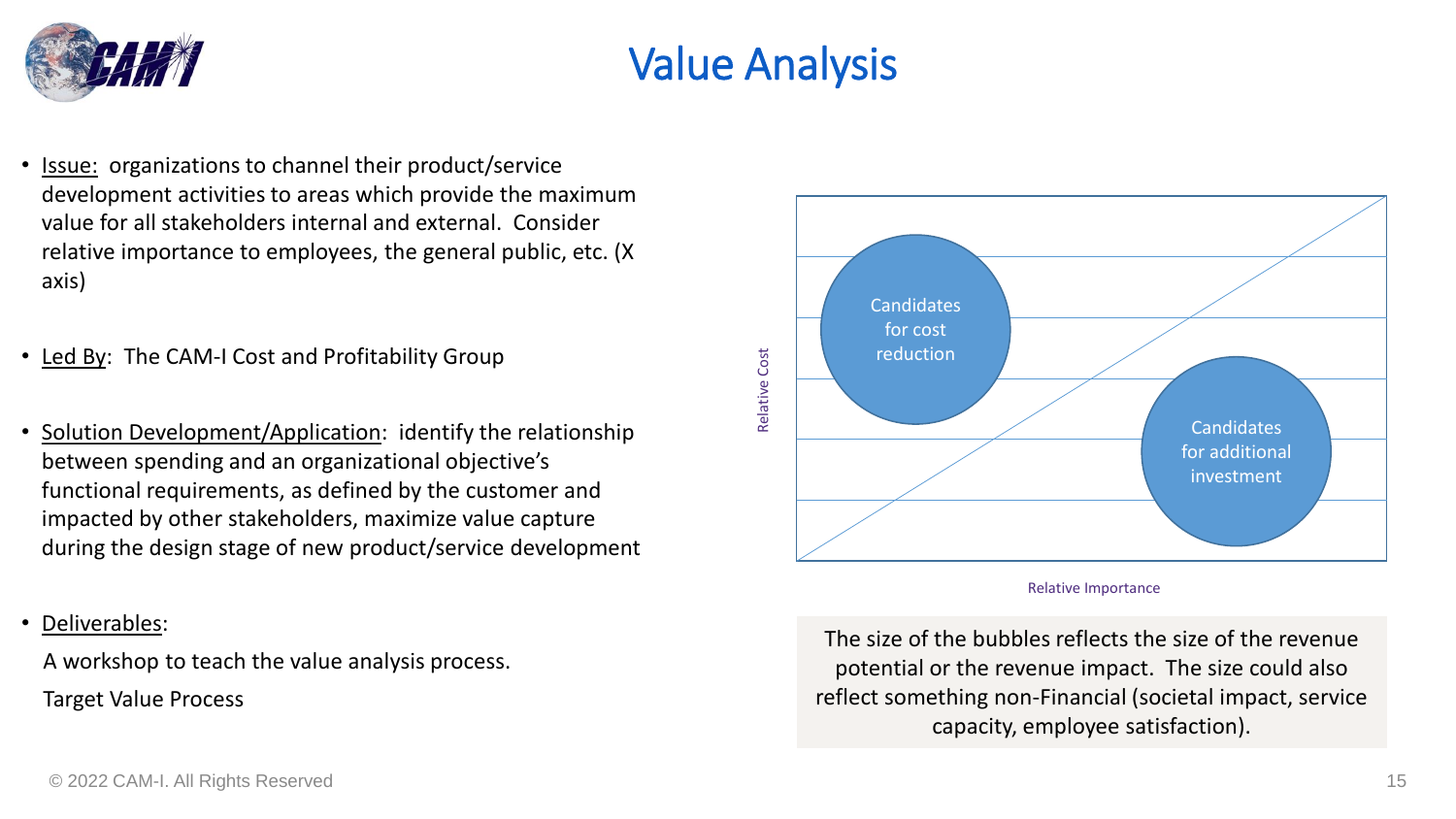

## Principle Based Value Framework Demonstrating the value of the enabling function Value pyramid

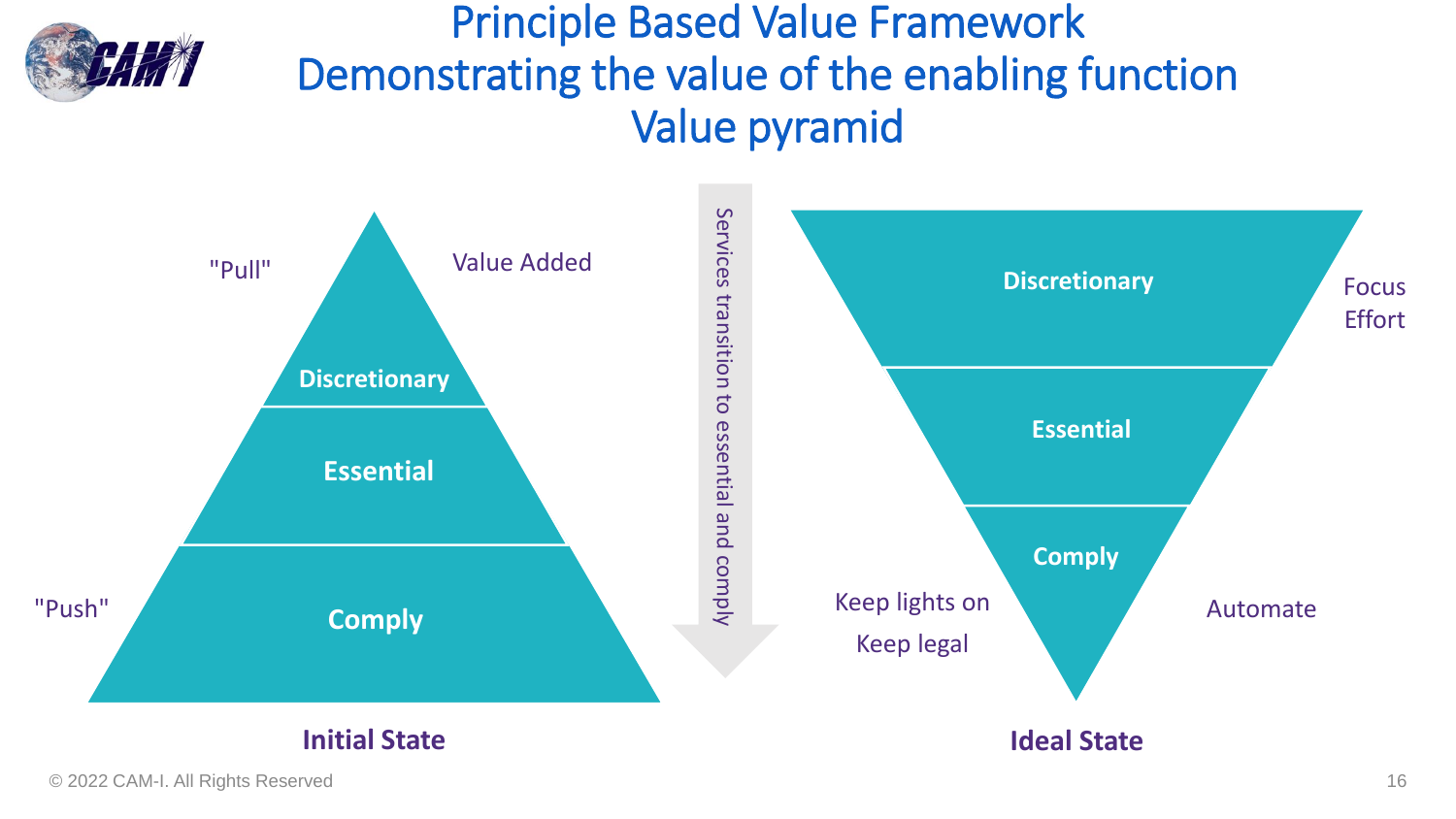

## Activity Based Costing

### The CAM-I Cross

Issue: Under traditional accounting methods the allocation of overheads distorts cost of products and services

Led By: The CAM-I Cost Management Group

Solution Development/Application: A methodology that measures the cost and performance of cost objects, activities and resources.

#### Deliverables:

Total Cost to Serve Model

Building an Activity-Based Model for Environmental footprint

Pilot Project to Implement Environmental Activity-Based Costing/

Management Principles

Activity Based Management Design Framework

Book - The Closed Loop - Implementing Activity Based Planning and Budgeting

The 60 Minute ABC Book

An ABC Manager's Primer

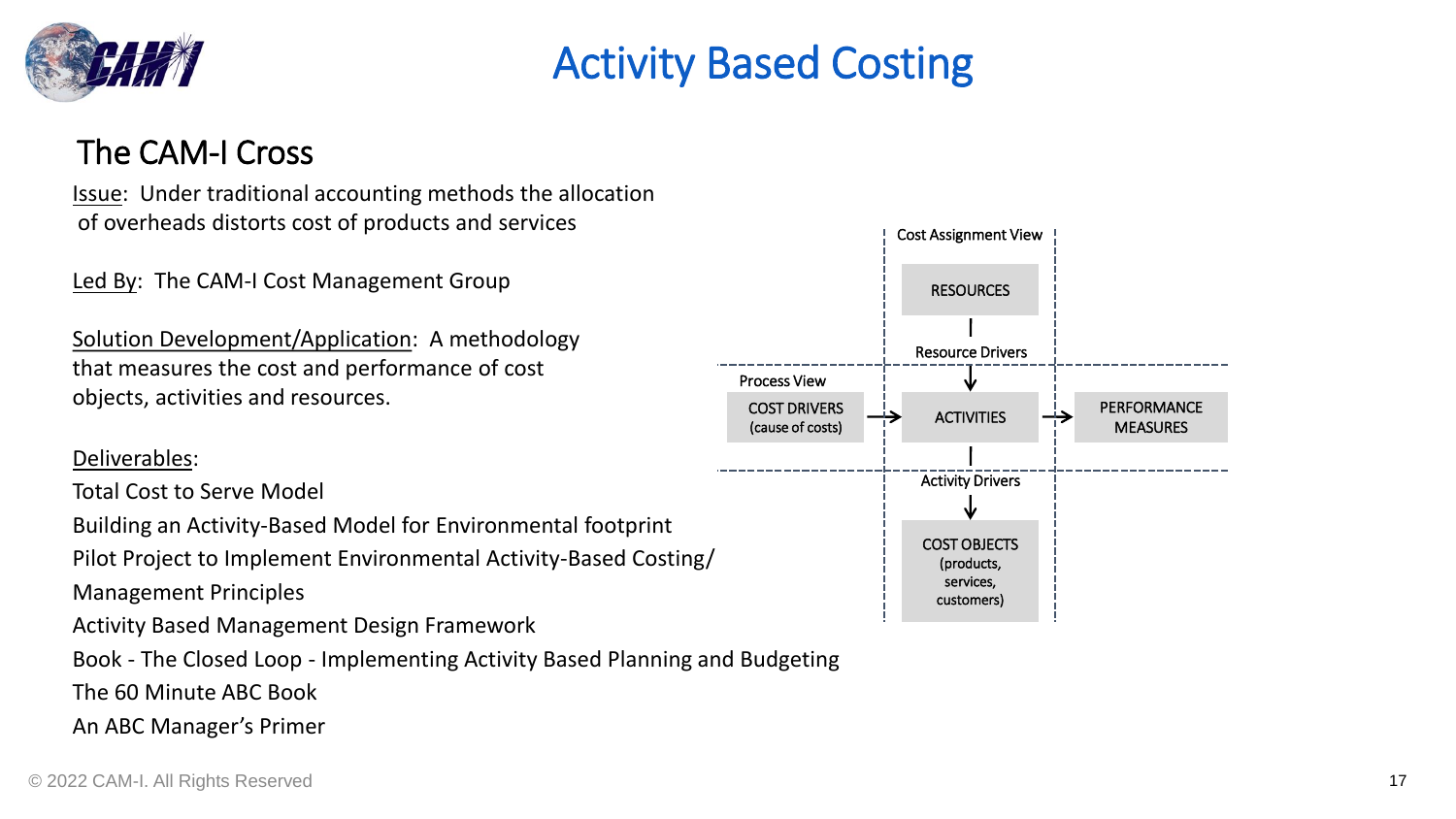

## Target Costing

Issue : How do the Japanese use this new technique called target costing to improve product development and profitability and how can we implement it in our companies?

Led By: The CAM-I Target Costing Group

Solution Development/Application: Translation of Japanese Literature on Target Costing; A oneyear intensive study of US companies, and Best Practices Study Visit to Japan

#### Deliverables:

Translation of Japanese Literature on Target Costing, Target Costing and Hitting the Target Books; Supplier Cost Methodology, Managing Environmental Sustainability Using Target Costing Principles, Addressing Commodity Price Volatility in Product Development through a mature Target Costing Process and more

The Target Costing implementation framework tailored by CAM-I provides the basis to **attain desired "should cost".** It requires sound Knowledge of customer perception of value, design impact of components and accuracy in supplier cost estimates.

#### **Shifting the Focus**

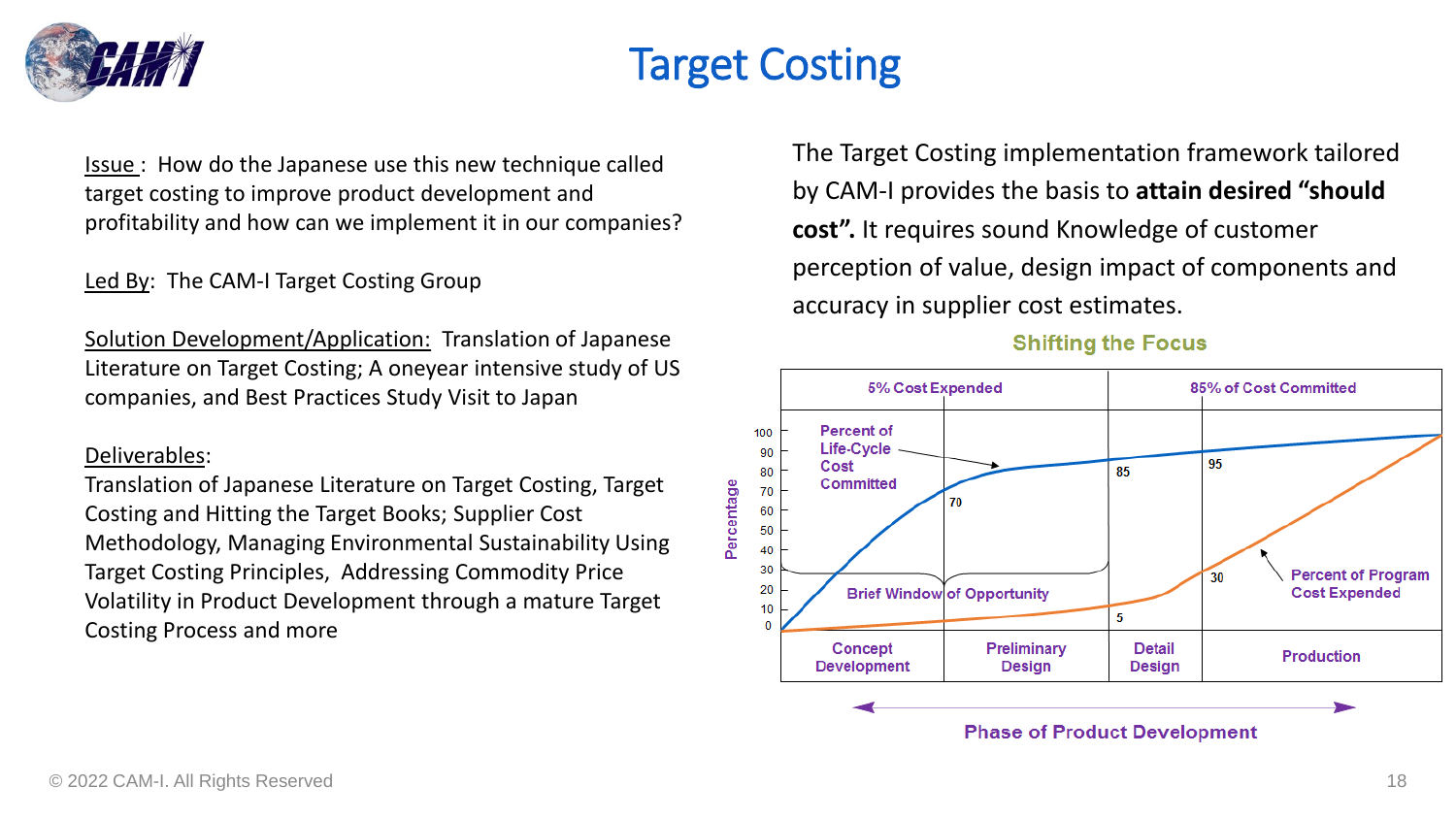

## Closed Loop Planning & Budgeting

Issue: Effective Planning and Budgeting continues to be one of the biggest challenges facing today's organizations and is often viewed as a non-value-added process.

Led By: The CAM-I Activity Based Planning & Budgeting Interest Group

Solution Development/Application: The research led to the development of the Closed Loop Methodology with more emphasis on planning effort and balancing resource capacity. Models developed with the methodology are used to evaluate process improvement initiatives, obtain a better understanding of costs/profitability, and develop more realistic budgets.

#### Deliverables:

Blue Book research publication; Textbook (available in the CAM-I Book Store); In person and online Implementation workshops.

The Closed Loop Planning & Budgeting methodology provides a **powerful approach to improving the operational planning and budgeting processes** in most organizations.



Applications: The Closed Loop Planning and Budgeting methodology has been extensively implemented by organizations throughout the world. A list of these organizations is provided on the CAM-I website.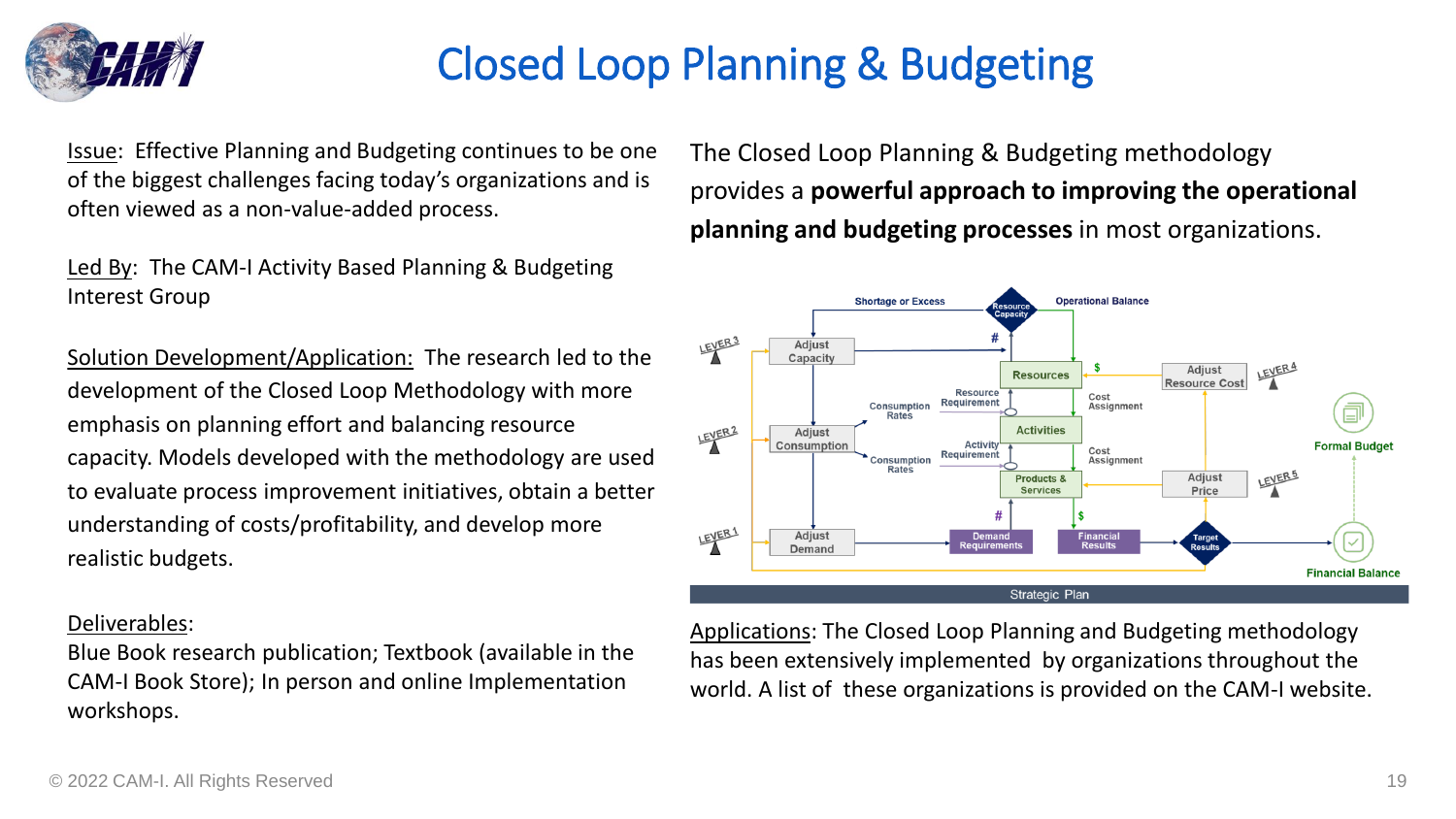

## The Full Capacity Model (Physical Assets)

Issue: Existing capacity measurements and management practices are important. However, often they do not provide enough insight into the amounts and sources of idle or nonproductive capacity

Led By: The CAM-I Capacity Management Group

Solution Development/Application: Systematic analysis of capacity issues with practical application of the CAM-I Capacity Model

#### Deliverables:

Book - Capacity Measurement & Improvement Guide. Capacity cost management paper

| <b>Rated</b><br>Capacity | <b>Summary</b><br><b>Model</b> | <b>Industry-Specific Model</b> | <b>Strategy-Specific Model</b> | <b>Traditional</b><br><b>Model</b> |
|--------------------------|--------------------------------|--------------------------------|--------------------------------|------------------------------------|
|                          | <b>Idle</b>                    | <b>Not Marketable</b>          | <b>Excess Not Usable</b>       |                                    |
|                          |                                | <b>Off Limits</b>              | <b>Management Policy</b>       | Theoretical                        |
|                          |                                |                                | Contractual                    |                                    |
|                          |                                |                                | Legal                          |                                    |
|                          |                                | Marketable                     | <b>Idle But Usable</b>         | Practical                          |
| Rated<br><b>Capacity</b> |                                | <b>Standby</b>                 | Process Balance                |                                    |
|                          |                                |                                | Variability                    | Scheduled                          |
|                          |                                | Waste                          | <b>Scrap</b>                   |                                    |
|                          |                                |                                | <b>Rework</b>                  |                                    |
|                          | Non-Productive                 |                                | <b>Yield Loss</b>              |                                    |
|                          |                                | Maintenance                    | Scheduled                      |                                    |
|                          |                                |                                | <b>Unscheduled</b>             |                                    |
|                          |                                | Setups                         | <b>Time</b>                    |                                    |
|                          |                                |                                | Volume                         |                                    |
|                          |                                |                                | Changeover                     |                                    |
|                          |                                | <b>Process Development</b>     |                                |                                    |
|                          | Productive                     | <b>Product Development</b>     |                                |                                    |
|                          |                                | <b>Good Products</b>           |                                |                                    |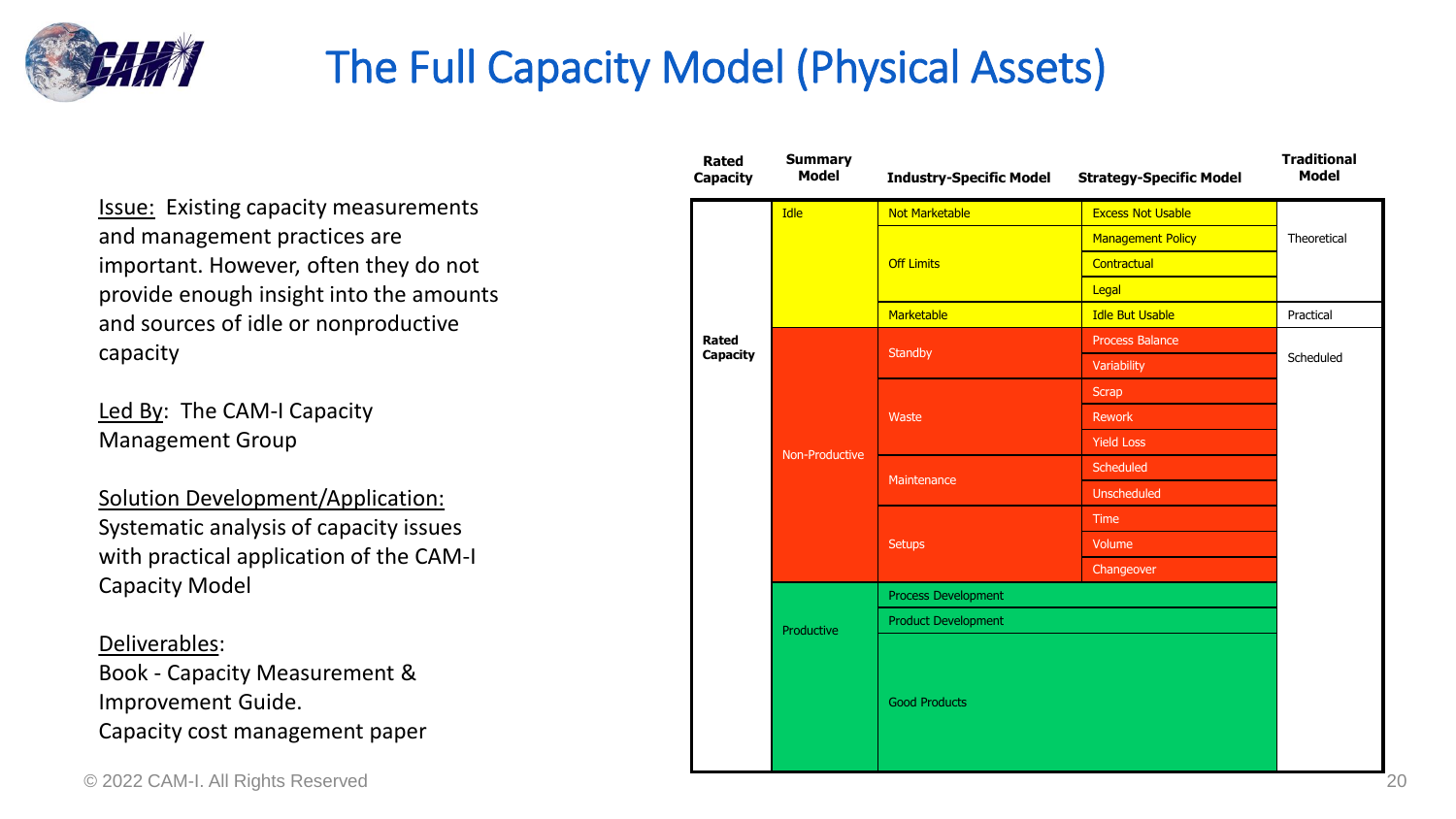

## Intelligent Data Quality Management and Business Intelligence

Issue: Existing capacity measurements and management practices are important. However, often they do not provide enough insight into the amounts and sources of idle or nonproductive capacity

Led By: The CAM-I Intelligent Data Management and Business Intelligence Teams

Solution Development/Application: create data quality and data management frameworks for better informed business decision making, improved investment analysis and allocation of appropriate funding/resources, reduced risk exposure, and controlled improvement

Deliverables: Data Life Cycle Model Operational Data and Cost Measurement Assessment Modular Manual Business Intelligence - Introduction and guide to the Matrix Reference Model Business Intelligence - Matrix Reference Model Tables Calculating & Reporting Customer Profitability

#### **Define > Appraise > Obtain > Transform > Store > Register > Consume > Archive > Dispose**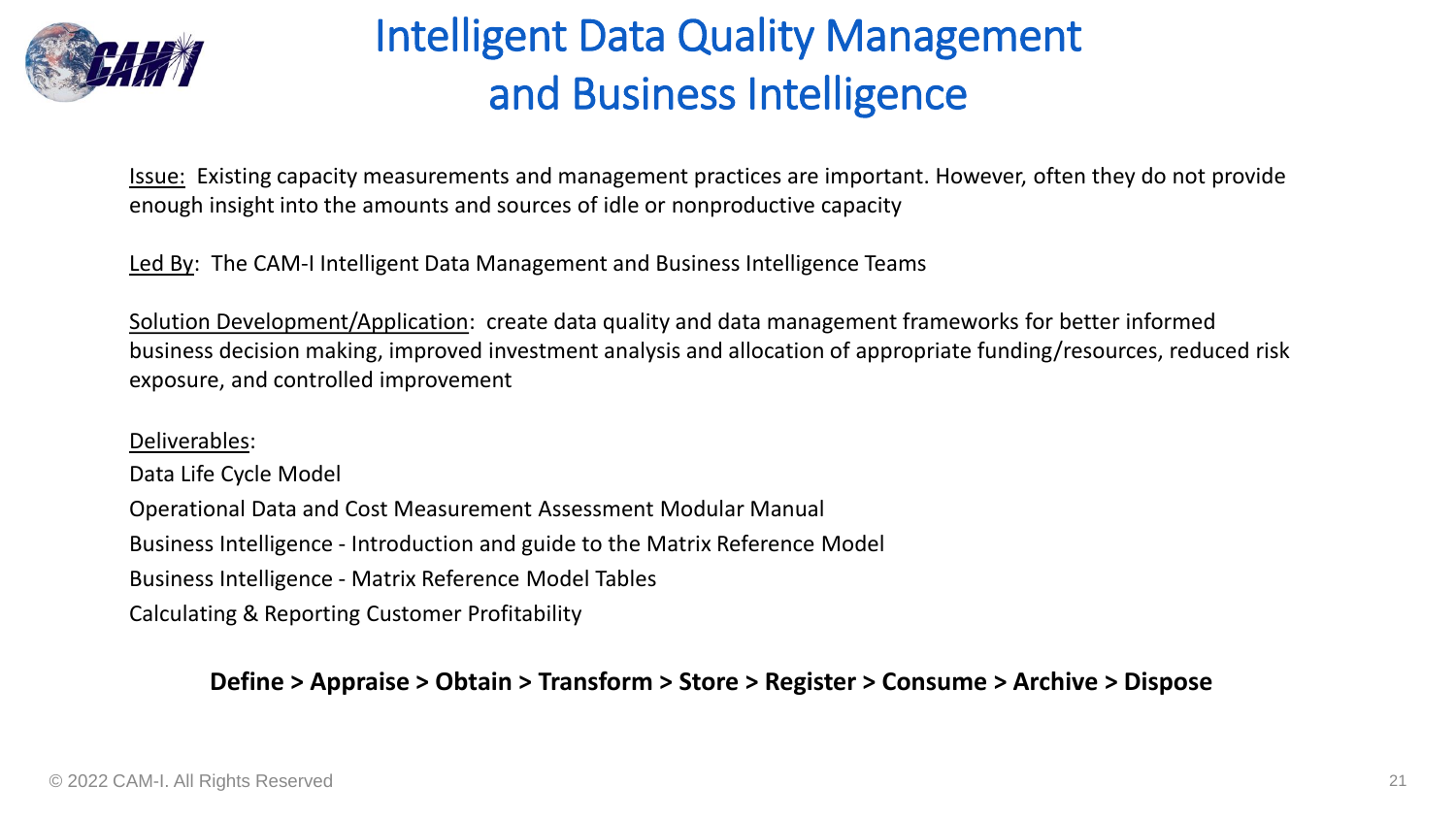

## Change Adaptation and Learning

Issue: Many of the published change advocates have created excellent frameworks for describing the change process, yet little on the specific actions one must take to successfully implement change. The group saw a significant gap existing between the knowledge in available "change management" literature and that which is needed to cope with the breaking waves of turbulent change that participating organizations were experiencing.

Led By: The CAM-I Change Adaptation and Learning Group

Solution Development/Application: An ability to diagnose the drivers of change within your organization and the type of change response required, a model to enable self-assessment of multiple dimensions of change responses in building a comprehensive strategy for increased organizational change capacity, a diagnostic framework for selfassessment of organizational capabilities to improve change responses.

#### Deliverables:

Book - Chasing Change: Building Organizational Capacity in a Turbulent Environment Integration- The Foundation for Continuous Organizational Improvement Management Control Systems as a Tool for Planned Organizational Change: An Assessment of Two Organizations)

#### **This work led to development of the organizational readiness metrics for the Performance Management Framework**.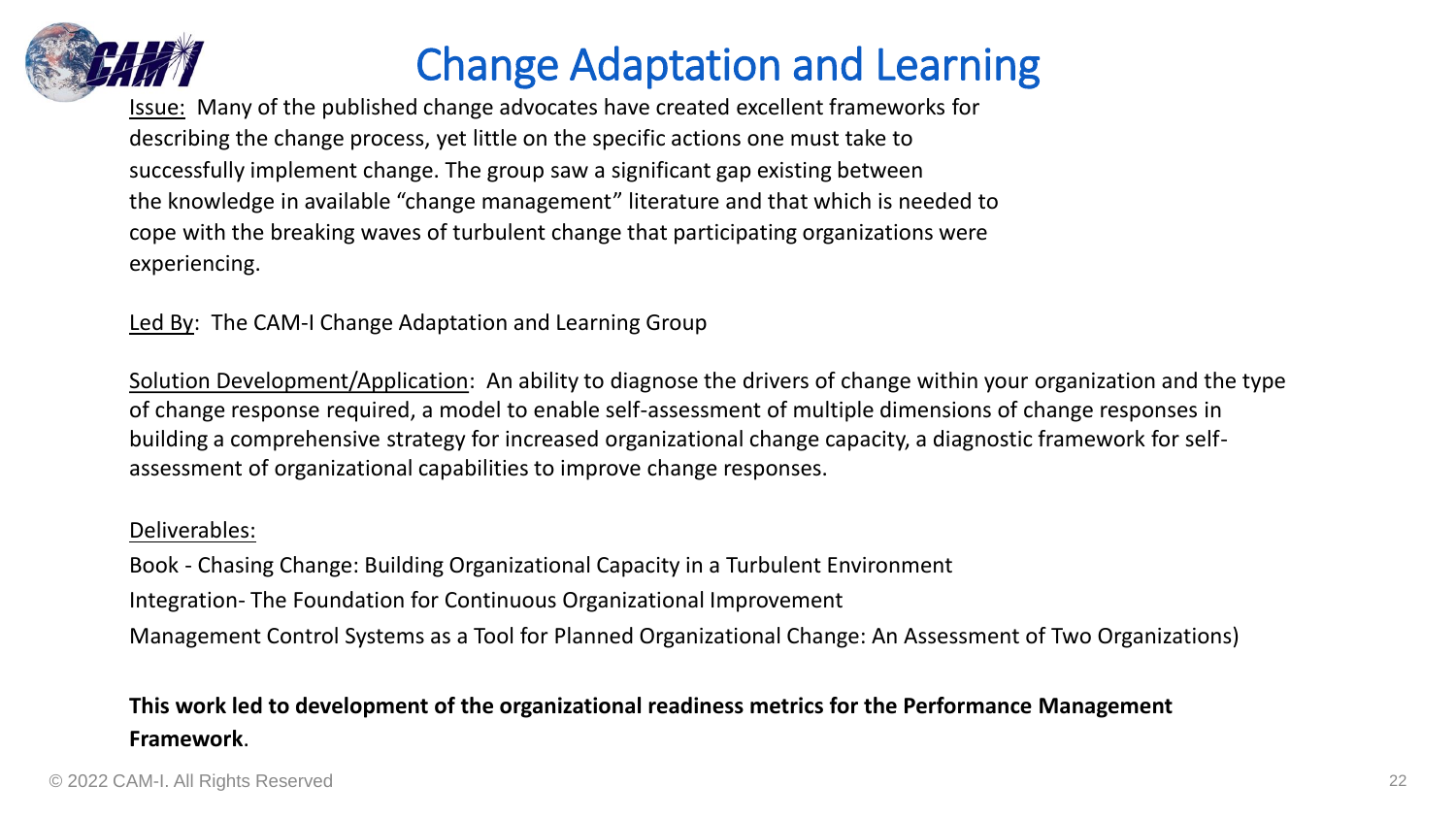

# Upcoming CAM-I Meetings

## 2022 and 2023 Meetings at site and virtual

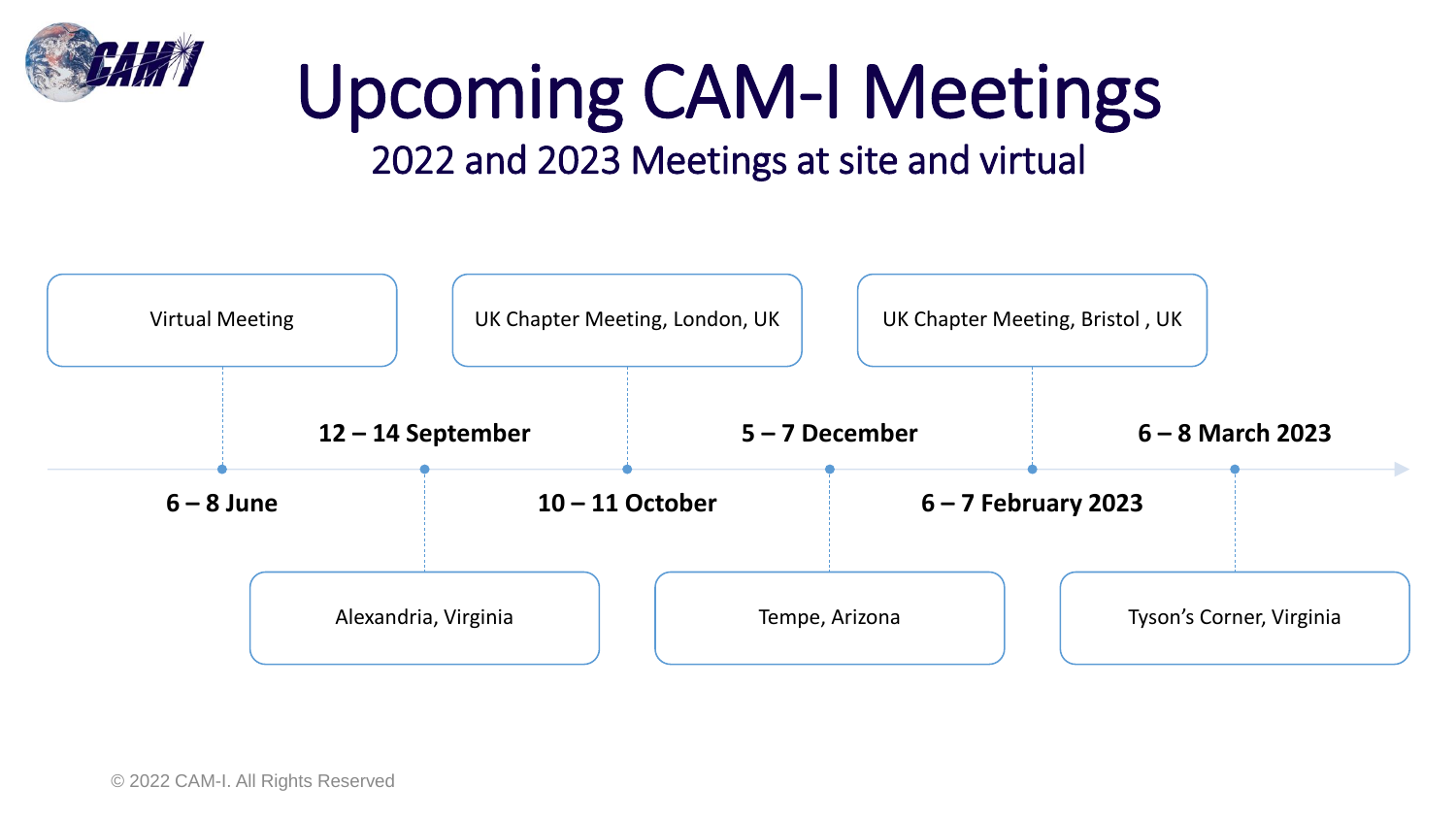

# CAM-I Books

#### Target Costing:

- Target Costing The Next Frontier in Strategic Cost Management
- Hitting The Target The CAM-I Target Costing Implementation Guide

#### Process Based Management:

- The Road to Excellence Becoming a Process-Based Company
- Process Based Management A Foundation for Business Excellence

#### Planning and Budgeting:

• The Closed Loop – Implementing Activity Based Planning and Budgeting

#### Change Adaptation and Learning:

• Chasing Change – Building Organizational Capacity in a Turbulent Environment

#### Activity Based Costing

• An ABC Manager's Primer

#### Capacity Measurement & Improvement:

• Guide to Evaluating & Optimizing Productivity